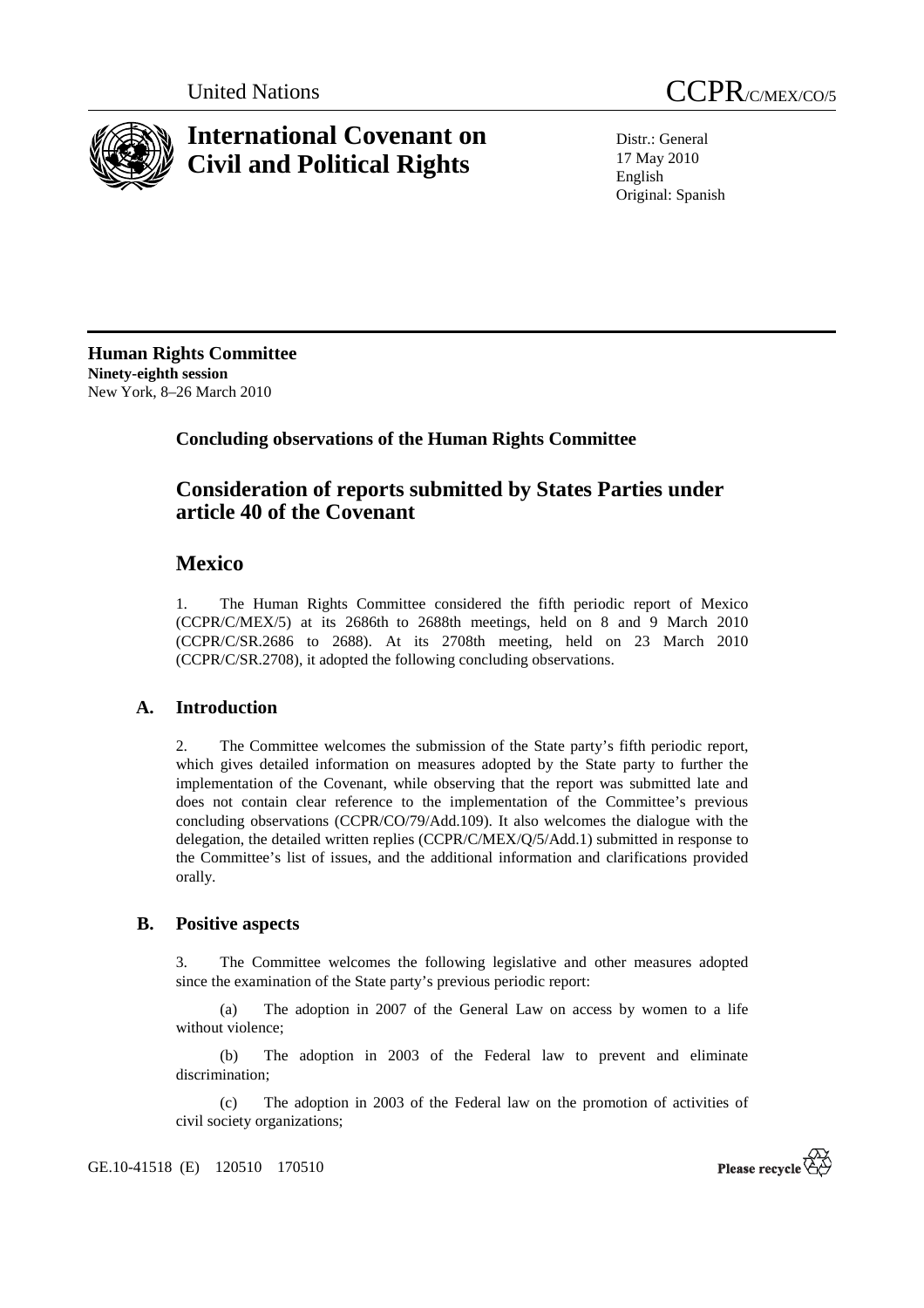(d) The ratification of the Second Optional Protocol to the Covenant, the Optional Protocol to the Convention against Torture and Other Cruel, Inhuman or Degrading Treatment or Punishment, the Rome Statute of the International Criminal Court, and the Convention for the Protection of All Persons from Enforced Disappearance;

(e) The adoption of the National Programme for Human Rights 2008–2012.

#### **C. Principal subjects of concern and recommendations**

4. The Committee is concerned at the lack of significant progress in the implementation of its previous recommendations, including those relating to violence against women, the deployment of the armed forces for ensuring public security, and the lack of protection of human rights defenders and journalists, and regrets that many subjects of concern still remain (article 2 of the Covenant).

#### **The State party should take all necessary measures to give full effect to all recommendations adopted by the Committee.**

5. The Committee is concerned that the application of the State party's obligations under the Covenant in all parts of its territory may be hampered by the federal structure of the State party. It reminds the State party that, under article 50 of the Covenant, the provisions of the Covenant "shall extend to all parts of federal States without any limitations or exceptions" (article 2 of the Covenant).

#### **The State party should take measures to ensure that the authorities, including courts, in all states, are aware of the rights set out in the Covenant and of their duty to ensure their effective implementation, and that legislation at both federal and state level is brought into line with the Covenant.**

6. The Committee regrets the inability of the delegation to indicate a specific time frame within which the proposals for reforming the State party's Constitution will be finalized. Furthermore, it regrets the lack of clarification regarding the status of the Covenant in the domestic legal order in the light of the current constitutional reform, and, in particular, the manner in which conflicts between national laws and international human rights obligations may be resolved (articles 2 and 26 of the Covenant).

**In the light of the Committee's general comment No. 31, adopted in 2004, on the nature of the general legal obligation imposed on States parties by the Covenant, the State party should bring the draft constitution into line with international human rights standards, in particular with the Covenant. Furthermore, a procedure should be established whereby the compatibility of national laws with international human rights obligations may be challenged. The State party should also finalize the constitutional reform within a reasonable time frame.** 

7. The Committee is concerned that, despite some progress achieved in respect of gender equality in recent years, inequalities between women and men still persist in many areas of life, including in political life. It also remains concerned at discrimination experienced by women when seeking employment in the so-called "maquiladora" industry in the northern border regions of the State party, where intrusive personal questioning and pregnancy tests continue to be required of female job seekers (articles 2, 3 and 26 of the Covenant).

**The State party should increase its measures to ensure equality between women and men in all spheres, including the representation of women in political life, by means, inter alia, of awareness-raising campaigns and temporary special measures. Furthermore, it should combat discrimination against women, in particular in the workforce, and ensure the abolition of pregnancy tests as a requirement for access to**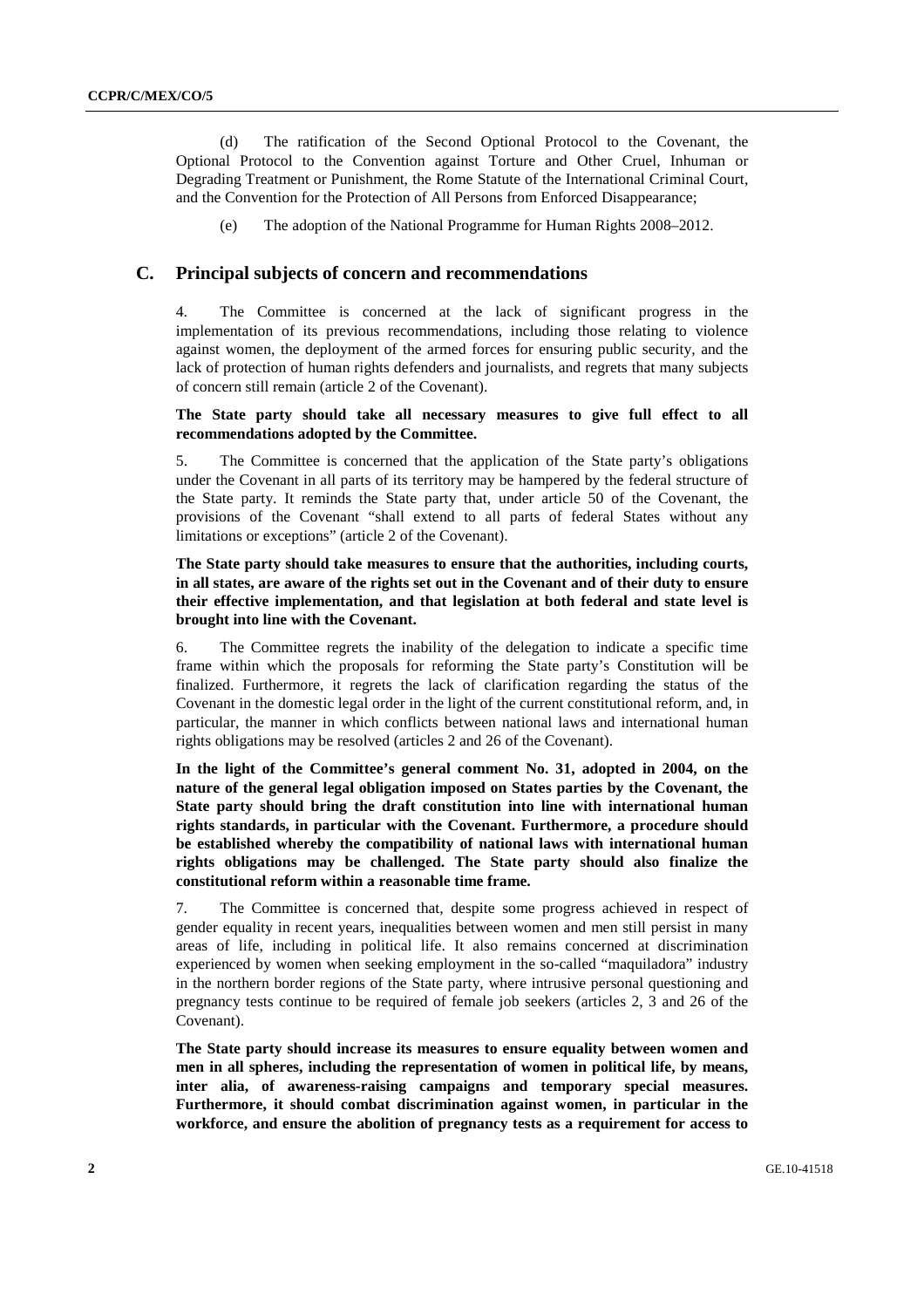**employment. Failure to respect the prohibition on pregnancy tests should be effectively sanctioned and victims provided with reparation. The State party should strengthen the mandate of labour inspectorates with a view to enabling them to monitor working conditions of women and to ensuring that their rights are respected.** 

8. The Committee welcomes the creation of the Office of the Special Prosecutor for violent crimes against women and human trafficking, the establishment of a pilot project to improve women's access to justice (*casas de justicia*), as well as the State party's commitment to tailor its measures to protect women from violence to the cultural and social characteristics of the respective regions. Nevertheless, the Committee notes with concern the continued prevalence of violence against women, including torture and ill-treatment, rape and other forms of sexual violence, and domestic violence, and the low number of sentences handed down in this regard. It is also concerned that the legislation of some states has not been completely harmonized with the General Law on Access by Women to a Life without Violence, since at state level no provision has been made for the establishment of a gender violence alert mechanism or the prohibition of sexual harassment (articles 3, 7 and 24 of the Covenant).

**The State party should further intensify its efforts to combat violence against women, including by addressing the root causes of this problem. In particular, it should:** 

 **(a) Take steps to ensure that the legislation of all states is fully harmonized with the General Law on Access by Women to a Life without Violence, in particular the provisions concerning the establishment of a database with information on cases of violence against women, the creation of a gender violence alert mechanism, and the prohibition of sexual harassment;** 

 **(b) Establish the specific crime of femicide in the legislation, including at state level; provide the Office of the Special Prosecutor for Violent Crimes against Women and Human Trafficking with the necessary authority to address acts of violence committed by state and federal officials;** 

 **(c) Conduct prompt and effective investigations and punish the perpetrators of acts of violence against women, including by ensuring efficient cooperation between state and federal authorities;** 

 **(d) Provide effective remedies, including psychological rehabilitation, and establish shelters for women victims of violence;** 

 **(e) Continue implementing training courses on human rights and gender for law enforcement officials and military personnel;** 

 **(f) Take preventive and awareness-raising measures and launch educational campaigns to change the perception of women's role in society.** 

9. While welcoming the measures adopted by the State party to address the frequent acts of violence against women in Ciudad Juárez, such as the establishment of the Office of a Special Prosecutor to handle crimes of femicide in Ciudad Juárez, as well as a Commission for the prevention and eradication of violence against women in the municipality, the Committee remains concerned at the prevailing impunity in many cases of disappearance and homicide of women and at the continuing occurrence of such acts in Ciudad Juárez as well as other municipalities. It also regrets the paucity of information on the strategy to combat violence against women in Ciudad Juárez (articles 3, 6, 7, and 14 of the Covenant).

**The institutions established to address violence against women in Ciudad Juárez should be equipped with sufficient authority and human and financial resources to fulfil their mandate effectively. The State party should also significantly strengthen its**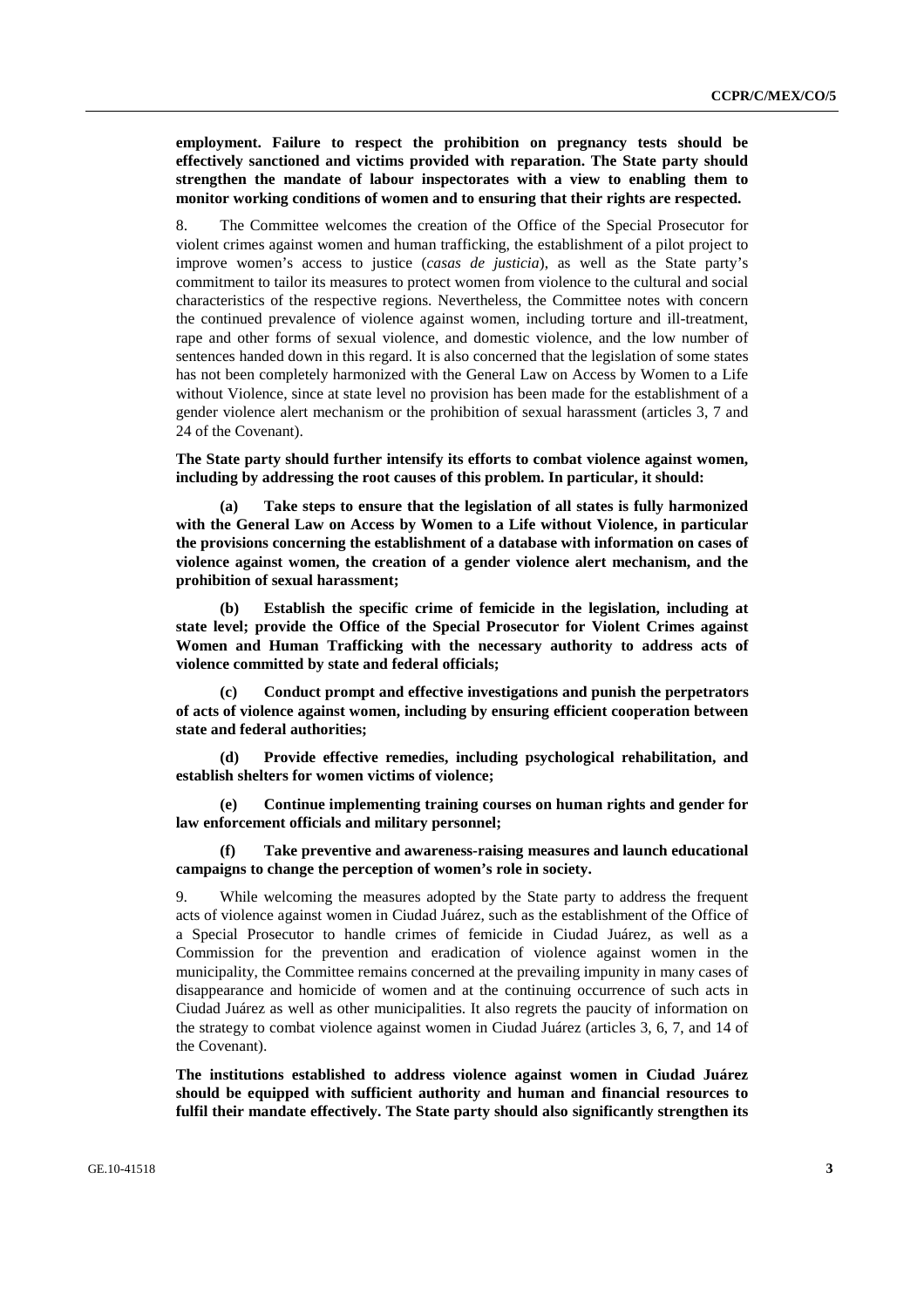#### **efforts to prosecute and sanction the perpetrators of acts of violence against women in Ciudad Juárez and to facilitate victims' access to justice.**

10. The Committee is concerned that, despite Federal Norm 046 (NOM-046), issued by the Ministry of Health, and the Supreme Court's ruling on the constitutionality of the decriminalization of abortion in 2008, abortion is still illegal in all circumstances under the constitutions of many states (articles 2, 3, 6 and 26 of the Covenant).

**The State party should bring the abortion laws in all states into line with the Covenant and ensure the application of Federal Norm 046 (NOM-046) throughout its territory. It should also take measures to help women avoid unwanted pregnancies so that they do not have to resort to illegal or unsafe abortions that could put their lives at risk (art**icle **6 of the Covenant).** 

11. The Committee notes the State party's affirmation that no state of emergency has been declared on its territory. It remains concerned, however, at reports that in some regions, certain rights have been subject to derogations in the context of the fight against organized crime. Furthermore, the Committee remains concerned at the role of the armed forces in securing public order and the increasingly frequent reports of human rights violations which appear to be perpetrated by the military. Despite the State party's clarification regarding the proposed amendments to the Law on National Security, the Committee is also concerned that these amendments may have negative effects on the implementation of rights recognized in article 4 of the Covenant, insofar as they broaden the powers of the armed forces to ensure public safety (articles 2 and 4 of the Covenant).

**The State party should ensure that its provisions concerning states of exception are compatible with article 4 of the Covenant, as well as article 29 of the State party's Constitution. In this regard, the Committee draws the attention of the State party to its general comment No. 29, adopted in 2001, on derogations during a state of emergency. The State party should take all necessary steps to ensure that public security is, to the maximum extent possible, upheld by civilian rather than military security forces. It should also ensure that all allegations of human rights violations committed by armed forces are duly investigated and prosecuted by civil authorities.** 

12. The Committee appreciates the State party's efforts to investigate cases of violations of the right to life and enforced disappearances, including by the establishment of the Office of the Special Prosecutor for Past Social and Political Movements in 2001. However, it is concerned that this Office was closed in 2007. The Committee is also concerned that the Criminal Codes of some states lack a specific provision punishing the crime of enforced disappearance, while the definition of enforced disappearance contained in the Criminal Codes of other states is not in line with international human rights standards (articles 2, 6, 7 and 9 of the Covenant).

**The State party should take immediate steps to ensure that all cases of serious human rights violations, including those committed during the so-called Dirty War, continue to be investigated, that those responsible are brought to justice and, where appropriate, punished, and that the victims or their relatives receive fair and adequate reparation. To this end, it should re-establish the Office of the Special Prosecutor to deal with such human rights violations. The State party should amend the Criminal Code at both federal and state level with a view to including the crime of enforced disappearance as defined in international human rights instruments.** 

13. The Committee notes with concern the continued occurrence of torture and illtreatment by law enforcement authorities, the limited number of convictions of those responsible, and the low sanctions imposed on the perpetrators. It also remains concerned that the definition of torture contained in the legislation of all states does not cover all forms of torture. While taking note of the initiative to establish a more systematic medical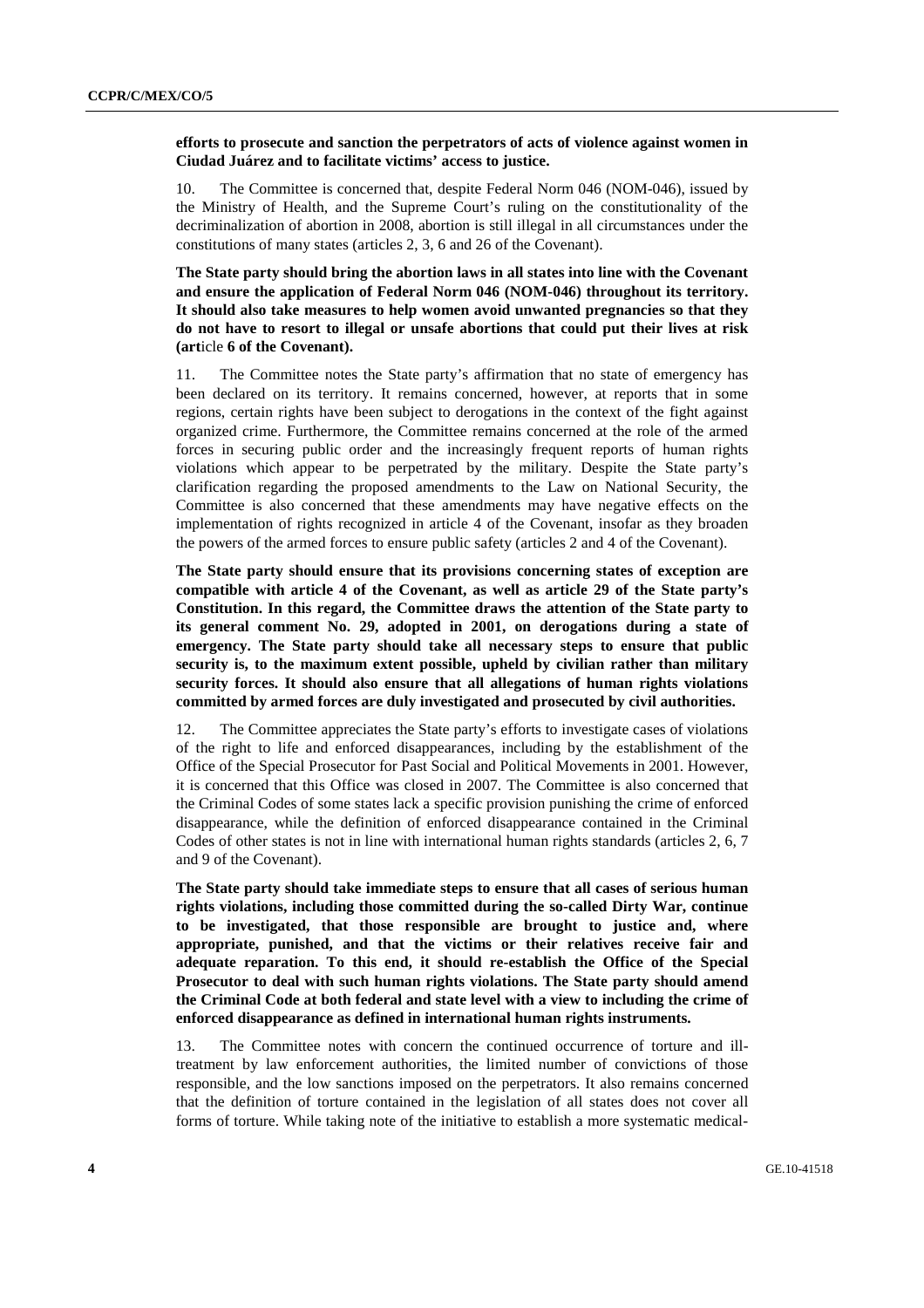psychological documentation of torture and ill-treatment in line with the Manual on Effective Investigation and Documentation of Torture and Other Cruel, Inhuman or Degrading Treatment or Punishment (Istanbul Protocol), the Committee is concerned that only some states have agreed to implement such a system. It is also concerned that only a small number of victims of torture have been granted reparation following judicial proceedings (article 7 of the Covenant).

**The State party should bring the definition of torture in legislation at all levels in line with international and regional standards, with a view to covering all forms of torture. An investigation should be opened into each case of alleged torture. The State party should reinforce its measures to put an end to torture and ill-treatment, to monitor, investigate and, where appropriate, prosecute and punish the perpetrators of acts of ill-treatment and compensate the victims. It should also systematize the audio-visual recording of interrogations in all police stations and places of detention and make sure that the specialized medical-psychological examination of alleged cases of ill-treatment is carried out in line with the Istanbul Protocol.** 

14. The Committee takes note of the currently proposed reforms of the State party's criminal justice system, which inter alia aims to establish an accusatory system and enshrines the principle of the presumption of innocence. However, it notes that this reform has not yet been fully implemented. Furthermore, the Committee expresses concern that under the current law, great evidentiary value is attached to the first confessions made before a police officer or prosecutor and that the burden of proof that statements were not made as a result of torture or cruel, inhuman or degrading treatment is not placed on the prosecution (articles 7 and 14 of the Covenant).

**The State party should take steps to accelerate the implementation of the reform of the criminal justice system. It should also adopt immediate measures to ensure that only confessions made or confirmed before a judicial authority are admitted as evidence against a defendant and that the burden of proof in torture cases does not rest on the alleged victims.** 

15. The Committee expresses its concern regarding the legality of the use of "arraigo penal" (short-term detention) in the context of combating organized crime, which allows the possibility of holding an individual without charge for up to 80 days, without bringing him before a judge and without the necessary legal safeguards as prescribed by article 14 of the Covenant. It regrets the lack of clarification regarding the level of evidence needed for an "arraigo" order. The Committee underscores that persons detained under "arraigo" are exposed to ill-treatment (articles 9 and 14 of the Covenant).

**In the light of the 2005 decision of the Supreme Court regarding the unconstitutionality of "arraigo penal" and its classification as arbitrary detention by the Working Group on Arbitrary Detention, the State party should take all necessary measures to remove "arraigo" detention from legislation and practice at both federal and state levels.** 

16. While acknowledging the measures taken by the State party to improve conditions of detention, such as the construction of new facilities, the Committee is concerned by the high levels of overcrowding and the poor conditions prevalent in places of detention, as acknowledged by the State party. It also notes the high incarceration rate in the State party. The Committee is further concerned at reports that in some prisons male and female inmates are detained in so-called "mixed prisons" and that violence against women in detention is widespread (articles 3 and 10 of the Covenant).

**The State party should harmonize the prison legislation of all states and expedite the establishment of a single database for all penitentiaries throughout its territory with a view to ensuring a more even distribution of the prison population. Moreover, it**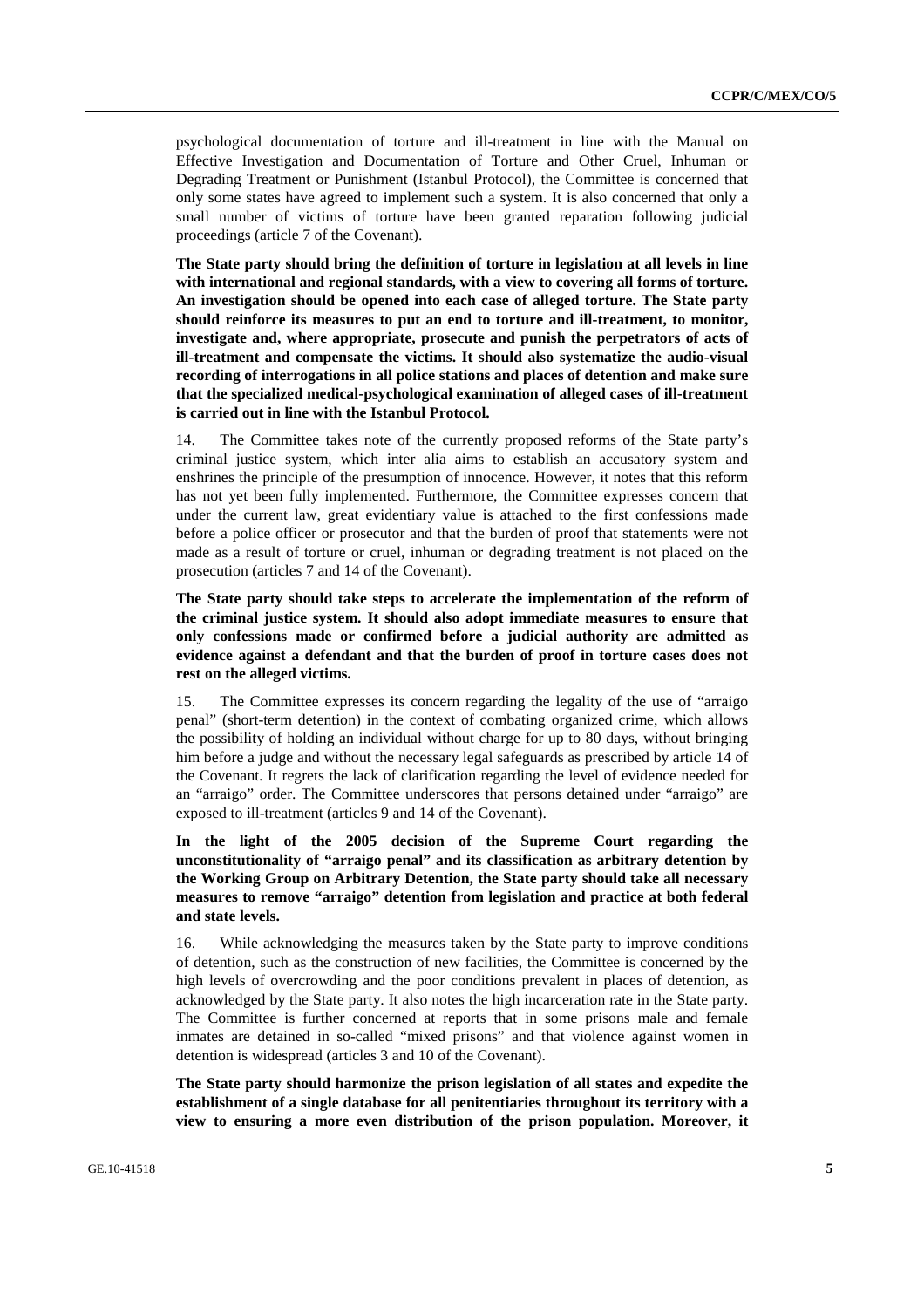**should ensure that courts apply alternative forms of punishment. The State party should step up its efforts to improve conditions for all detainees, in compliance with the Standard Minimum Rules for the Treatment of Prisoners. As a matter of priority, it should tackle overcrowding, as well as the separation of female and male inmates, and adopt specific regulations to protect the rights of women in detention.** 

17. The Committee is concerned that article 33 of the current constitutional reform proposal consolidates the exclusive right of the executive branch to expel any foreigner whose stay is deemed inappropriate, with immediate effect and without the possibility of appeal (articles 2 and 13 of the Covenant).

**The State party should ensure that the reform of article 33 of the Constitution does not deprive non-nationals of the right to challenge an expulsion decision, for example through the remedy of "amparo", in line with the case law of the Mexican Supreme Court.** 

18. The Committee notes with concern that the State party's military courts have jurisdiction to try cases of human rights violations committed by military personnel in cases where the victim is a civilian. It is also concerned that victims or relatives of victims do not have access to a remedy, including "amparo", in such cases (articles 2, 14 and 26 of the Covenant).

**The State party should amend its Code of Military Justice so as to ensure that the jurisdiction of military courts does not extend to cases of human rights violations. In no event may military courts judge cases where the victims are civilians. Victims of human rights violations perpetrated by military officials should have access to effective remedies.** 

19. The Committee continues to be concerned that the State party does not have a law recognizing the right of conscientious objection to military service and does not intend to adopt one (article 18 of the Covenant).

**The State party should adopt legislation recognizing the right of conscientious objection to military service, ensuring that conscientious objectors are not subject to discrimination or punishment.** 

20. The Committee welcomes the establishment of a Special Prosecutor's Office for Crimes against Journalists, but regrets the lack of effective measures taken by the State party to protect their right to life and security and to sanction the perpetrators of such violations. It also welcomes the decriminalization of slander and libel at the federal level, but remains concerned at the lack of such decriminalization in many states (articles 6, 7, and 19 of the Covenant).

**The State party should guarantee the right of journalits and human rights defenders to freedom of expression in the conduct of their activities. It should also:** 

 **(a) Take immediate steps to provide effective protection to journalists and human rights defenders whose lives and security are under threat due to their professional activities, including by the timely adoption of the bill on crimes committed against freedom of expression exercised through the practice of journalism;** 

 **(b) Ensure the prompt, effective, and impartial investigation of threats, violent attacks and assassinations perpetrated against journalists and human rights defenders and, where appropriate, prosecute and institute proceedings against the perpetrators of such acts;**